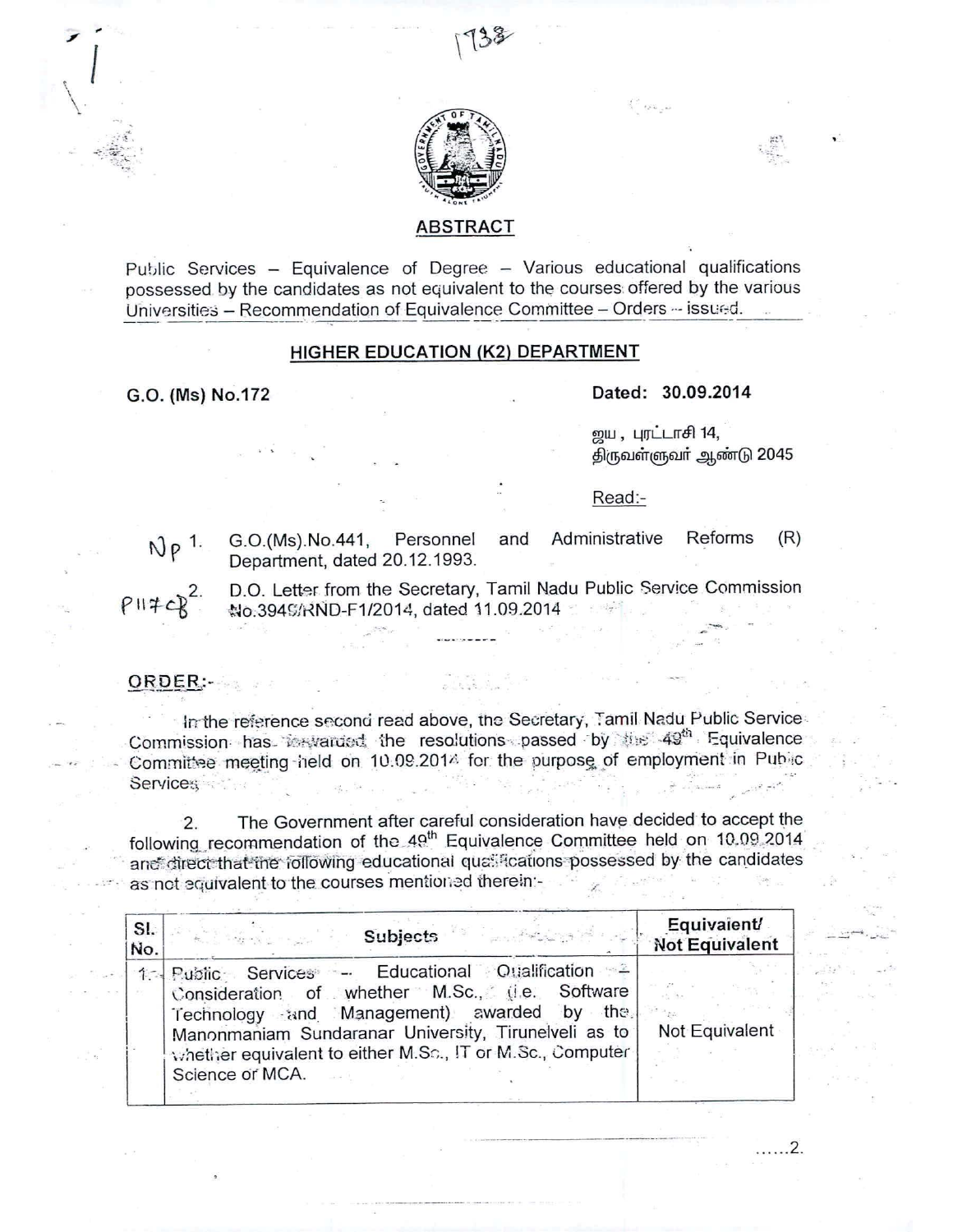| SI.<br>No. | <b>Subjects</b>                                                                                                                                                                                                                                                               | Equivalent/<br><b>Not Equivalent</b> |
|------------|-------------------------------------------------------------------------------------------------------------------------------------------------------------------------------------------------------------------------------------------------------------------------------|--------------------------------------|
| 2.         | Public Services - Educational Qualification<br>Consideration of B.Sc. Applied Chemistry awarded by<br>Annamalai University as to whether equivalent to<br>B.Sc. Chemistry.                                                                                                    | Not Equivalent                       |
| 3.         | Public Services - Educational Qualification<br>Consideration of (i) M.Sc. Applied Science (Computer<br>Technology) and (ii) M.Sc. Applied<br>Science<br>(Multimedia Technology) awarded by<br>Periyar<br>University as to whether equivalent to<br>M.Sc.<br>Computer Science. | Not Equivalent                       |
| 4.         | Public Services - Educational Qualification -<br>Consideration of B.Sc. Applied Science offered by<br>Thiagarajar College of Engineering (Autonomous)<br>affiliated to Madurai Kamaraj University as to whether<br>equivalent to B.Sc. Physics (semester degree course).      | Not Equivalent                       |
| 5.         | Public Services - Educational Qualification<br>Consideration of B.Sc. Zoology (Special in Bio-<br>Technology)<br>by American<br>awarded<br>College <sup>®</sup><br>(Autonomous) affiliated to Madurai Kamaraj University<br>as to whether equivalent to B.Sc. Zoology.        | Not Equivalent                       |
| 6.         | Public Services - Educational Qualification<br>Consideration of M.Sc. Space Physics awarded by<br>Andhra University as to whether equivalent to M.Sc.<br>Physics.                                                                                                             | čτ.<br>Not Equivalent                |
| 7.         | Public<br>Services - Educational Qualification<br>Cnsideration of whether M.Sc. Herbal Science (Five<br>year Integrated) awarded by Annamalai University as<br>to whether equivalent to M.Sc. Botany.                                                                         | Not Equivalent                       |
| 8.         | Public Services - Educational Qualification<br>Consideration of M.Sc. Biotechnology awarded by<br>Bangalore University as to whether equivalent to<br>M.Sc. Botany.                                                                                                           | Not Equivalent                       |
| 9.         | Public<br>Services<br>Educational<br>Qualification<br>Consideration<br>of<br>M.A. English<br>Literature<br>and<br>American Studies (CBCS) on campus<br>degree<br>awarded by Annamalai University as to whether<br>equivalent to M.A. English degree (CBCS).                   | Not Equivalent                       |

G)

đ.

 $\overline{\ldots}$ .

à,